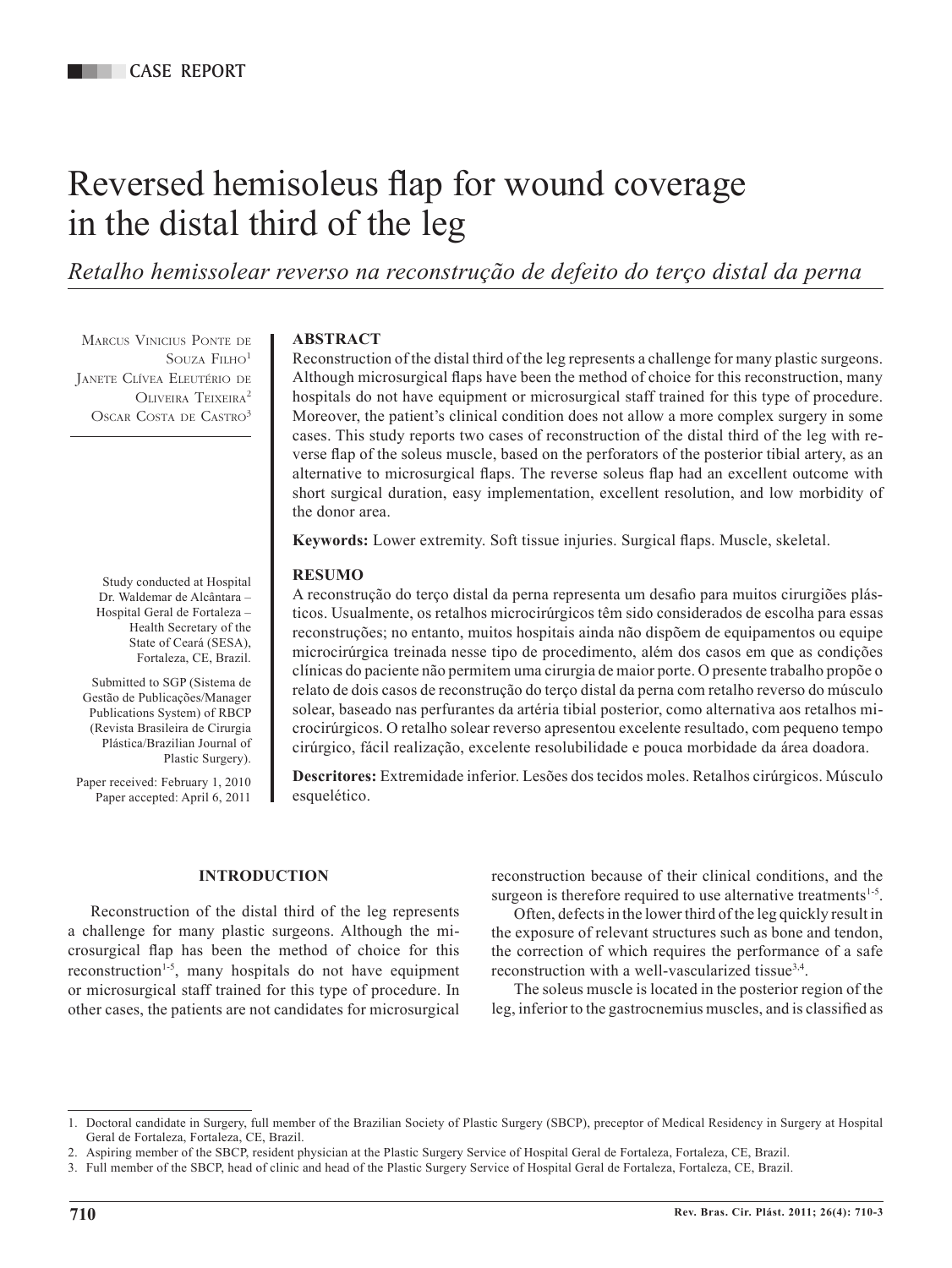type II according to the classification of Mathes and Nahai. Its major pedicle is the posterior tibial artery, and the perforating branches of this artery are the secondary pedicles<sup>3,4</sup>.

The soleus muscle is frequently used for the reconstruction of defects of the middle third of the leg, based on its major pedicle. However, the viable use of the soleus muscle in a reverse manner, based on its secondary pedicles, has been described by several authors for the reconstruction of defects of the lower third of the leg as an alternative to the use of microsurgical flaps<sup>1-8</sup>.

An advantage of using the hemisoleus flap rather than the entire soleus muscle flap is the preservation of plantar flexion of the foot performed by the lateral portion of the muscle, which is left in its original location. Moreover, the medial flap has a greater rotation angle than that of a conventional soleus muscle flap<sup>1-4</sup>. The medial part of the muscle is supplied in its whole length by perforators of the posterior tibial artery. Because of this constant arterial supply, the medial part of the soleus muscle is viable as a flap distally based in a reverse manner<sup>1-4</sup>.

This study reports two cases of reconstruction of defects of the lower third of the leg with the use of the reverse hemisoleus flap.

#### **CASE REPORTS**

#### **Surgical Technique**

A

The patients were placed in the supine position during the procedure. An incision was made in a line 2 cm medial to the medial edge of the tibia; this incision provided wide access to the soleus muscle (Figure 1A). The muscle was dissected, and the secondary vascular pedicles were identified in the distal portion in order to provide a good arc of rotation. The muscle was subsequently divided longitudinally along the median raphe and downward, at the level of the distal perforators, and separated from the Achilles tendon. From the median raphe, the medial portion was dissected from the lateral and was sectioned in the joint between the proximal and middle thirds (Figure 1B). The medial muscle was transferred to the locality of the defect as a reverse hemisoleus flap while avoiding tension and was fastened with 4.0 nylon thread (Figure 1C). The donor area was primarily closed with separate 4.0 nylon sutures, and a suction drain was placed (Figure 1D). During a second surgery, skin grafting was performed over the open area of the muscle flap. Subsequently, the patient was oriented for rest with the limb elevated for 4 to 5 days to avoid edema and congestion in the flap.

#### **Case 1**

A 26-year-old male patient had a lesion in the distal third of the right leg that had not healed for one year following a car accident. During the physical examination, a lesion of 6 cm  $\times$  5 cm (30 cm<sup>2</sup>) was identified with bone exposure in its central portion (Figure 2). On August 15, 2005, the patient underwent wide debridement of the lesion, including the exposed bone portion, in which reconstruction of the defect was performed with the reverse soleus muscle flap according to the described technique. The patient was discharged on the second postoperative day. The flap showed total survival and was grafted on the seventh postoperative day, resulting in total integration of the skin graft. The lesion has not recurred up to the present date.

#### **Case 2**

A 19-year-old male patient had a lesion in the distal third of the right leg that had not healed for more than three years



B

*of the previous exposed area by the reverse soleus muscle.*



*Figure 2 – Case 1. In A, preoperative period, revealing the ulcerated lesion with bone exposure. In B, postoperative period of three months. In C, postoperative period of nine months.*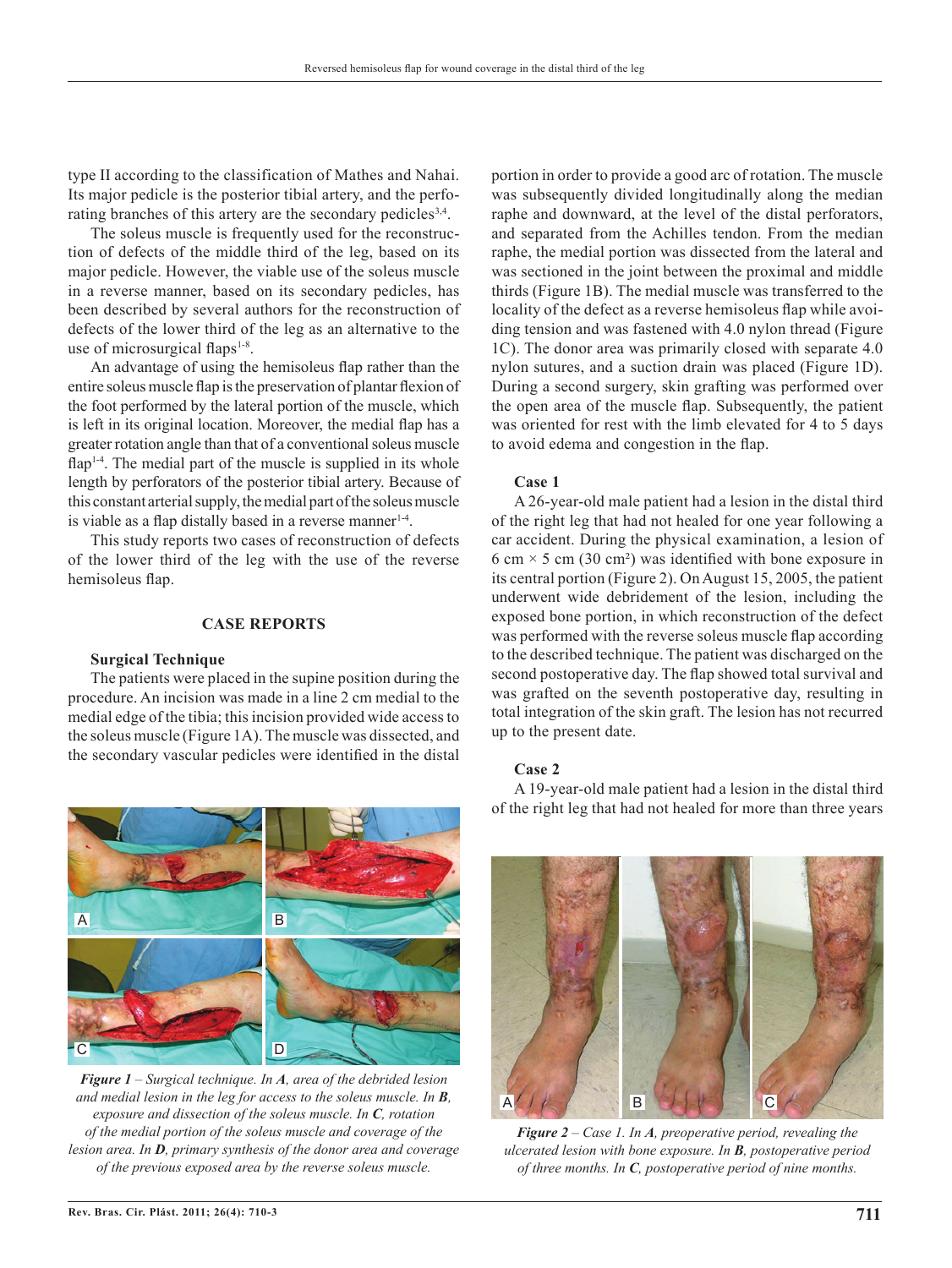following a car accident, in which he had suffered a tibial fracture with vascular lesion of the popliteal artery. Vascular reconstruction was performed immediately after the trauma with grafting of the saphenous vein of the popliteal artery to the tibiofibular trunk. During the physical examination, a lesion of 4 cm  $\times$  12 cm (48 cm<sup>2</sup>) was identified with bone exposure in the central portion. Arteriography of the right lower limb, performed before the reconstruction, revealed absence of distal vascular impairment but presence of significant obstructions in the vascular graft. On March 30, 2009, the patient underwent reconstruction of the defect with the reverse soleus muscle flap. At the moment of flap production, atrophy of the entire posterior muscles of the leg was observed; however, the hemisoleus flap production was suitable for coverage of the bone defect. The patient was discharged on the second postoperative day. The flap showed total survival and was grafted 21 days after the surgery, resulting in total integration of the skin graft.

### **DISCUSSION**

The reverse hemisoleus muscle flap, initially proposed by Tobin in 1985, involves the use of the medial part of the soleus muscle for reconstruction of the medial and distal parts of the lower limb with narrow tibial exposures and irrigation based on the posterior tibial artery perforators $1,2$ .

In these cases, the use of the medial region of the soleus muscle is preferable because of its larger rotation arch, excellent irrigation, and lower functional sequelae in the donor area when compared to the use of the entire soleus muscle or even the gastrocnemius. This flap is easily prepared and can be ready in a period of up to two hours, thus reducing the risk of procedure morbidity in at-risk patients<sup>3</sup>.

Both proximal and distal portions of the soleus muscle can be used for small proximal tibial defects of the distal third of the leg, generally at a distance of more than 5 cm from the medial malleolus. For more distal defects, the proximal portion of the soleus muscle can be used in a reversed manner, often for coverage of the medial malleolus<sup>3</sup>.

In this study, we used the distal flap of the soleus muscle in a reverse manner, based on the distal perforators of the posterior tibial artery, in two cases with long-term tibial exposure with areas of 30 cm² and 48 cm². The use of the flap was successful in both cases. The procedure was performed in a quick and safe manner, and extensive morbidity was not observed in the donor area. The defect with exposure of the relevant area was suitably covered, and the patient did not have to undergo the prolonged surgical procedures of a microsurgical flap. However, this coverage was only possible because of the small size of the exposure, and it may be safer to use a microsurgical flap in cases with larger defects.

The reverse hemisoleus flap can be used for defects of up to 50 cm², but flap impairment is possible in cases where

these measures are exceeded. This flap should not be used for patients with significant peripheral vascular disease or in some cases of diabetes<sup>3-5</sup>.

In addition to the advantages already discussed, another relevant point is the hospital cost of the procedures. Thornton et al.<sup>7</sup> compared the hospital costs between the reverse soleus flap and microsurgical flaps in patients with similar profiles and defects and observed that the hospitalization time, surgical time, hospital expenses, and the use of the intensive care unit were significantly lower in the group of patients undergoing soleus flap reconstruction. Therefore, when this type of reconstruction is possible, it constitutes the first choice for these authors.

Beck et al.<sup>8</sup> compared several flaps for treatment of defects in the middle third of the leg by using the gastrocnemius muscle, fasciocutaneous flaps, free flaps, and reverse soleus flap. The reverse soleus was the only flap in this series that did not present complications, and the authors concluded that it is an excellent option when its use is possible.

Schierle et al.<sup>9</sup>, who observed several cases of necrosis of this flap, inferred that the retrograde blood supply in the distal portion of the flap continues to be problematic even when the "critical perforators" are preserved. In these cases, the authors applied the angiosomes principles proposed by Taylor and Palmer in 1987 and concluded that this procedure can help resolve this limitation and improve the outcome of the distally based hemisoleus flap. Recent experiments with single perforator flaps have assured surgeons that the flap can be elevated and transferred with only one or two perforators, according to the angiosomes principles.

In cases of fasciocutaneous flaps, in which the reverse sural artery is used, the major limitation is venous congestion; this leads to problems in flap viability associated with compression of the pedicle when a subdermal tunnel is used for transposition and positioning<sup>10</sup>. The major disadvantages are unsightly scars in the donor area of the flap and lateral hypoesthesia of the foot<sup>10</sup>. The reverse soleus flap is safer in this regard because venous congestion of the flap is absent. Furthermore, the wide rotation arc enables better aesthetics of the donor area without the discomfort of exposure of the donor area for at least two weeks, which is required when using fasciocutaneous flaps.

## **CONCLUSIONS**

The reverse hemisoleus flap is safe, well-vascularized, easy to prepare, and is well-implemented in cases of small defects of the distal third of the leg that require good coverage of essential structures. The reported cases demonstrated excellent resolution, good progress, and insignificant sequelae in the donor area. The authors propose that the reverse hemisoleus muscle flap is a good option for select reconstructions performed in the lower third of the leg.